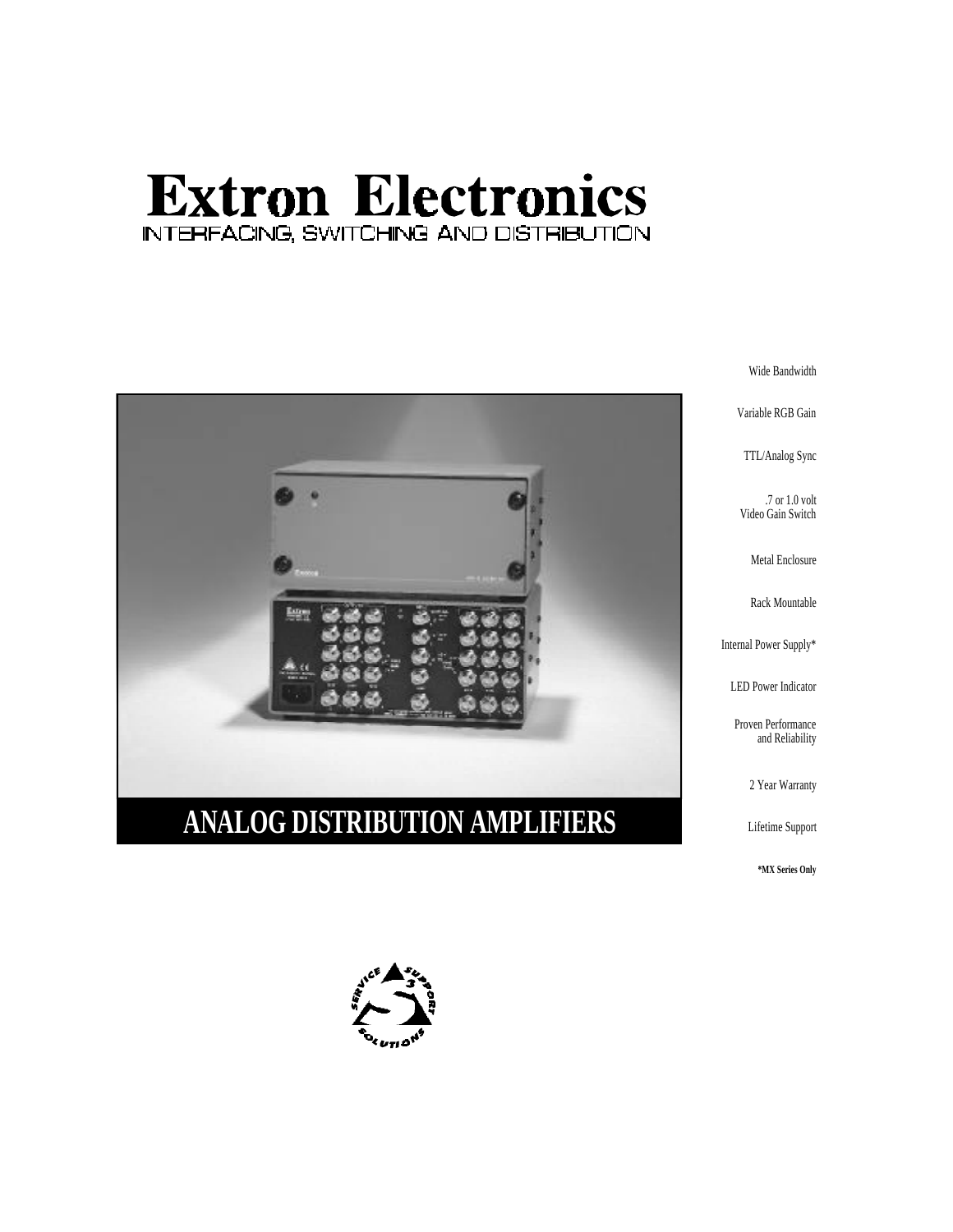## A PPLICATION

EXTRON's Analog Distribution Amplifiers (ADA's) are designed for use whenever an RGB Signal must be split into multiple outputs while maintaining signal quality throughout. Several models are shown in this brochure, each with it's own distinct features and number of outputs. The model best suited for any particular application depends upon the number of outputs needed and the resolution and Scan Frequency of the Signal to be distributed. As a rule of thumb, the higher the resolution and Scan Frequency, the higher the bandwidth required, in order to maintain optimum picture quality.

#### **F** EATURES

- *Wide Bandwidth up to a true 350 MHz (-3db)*
- *Variable RGB Gain Internal red, green, and blue controls that vary the output levels simultaneously*
- *Accepts RGB with Sync on green, separate composite Sync, separate H&V Sync or NTSC/ PAL Video*
- *High RGB Bandwidth allows for signal distribution with no loss of picture quality*
- *All outputs separately buffered and isolated*
- *TTL or Analog Sync Output Selector Switch chooses between output sync levels*
- *Durable metal enclosures*

## DA 3 80

The **ADA 3 80** is a one input, four output RGB and Sync Analog Distribution Amplifier with an additional fourth loop-output. Any



computer or interface source with an RGB and separate Composite Sync or Sync on Green output can be distributed to three or four data projectors or data monitors simultaneously. The fourth loop-output is provided for looping to additional ADA 3 80's or may be used as an additional output.

#### A DA 3 180

The **ADA 3 180** is a one input, three output RGB and Sync Analog Distribution Amplifier. Because the RGB Video Bandwidth of the ADA 3 180 is 200 MHz, its



high resolution distribution capability is desirable when displaying computer graphics from SuperVGA, Mac or CAD level workstations to "Graphics" compatible projectors or monitors.

### A DA 2 300 HV

The **ADA 2 300 HV** is a one input, two output RGB and Sync Analog Distribution Amplifier for any computer source with RGB Sync on



Green, Separate Horizontal and Vertical Sync or Composite Sync. The ADA 2's 350 MHz RGB Video Bandwidth and two buffered outputs make it perfect for connecting a Personal Computer or a High Resolution BNC output Workstation to two Data or Graphic Projectors or Monitors with BNC inputs or to System Switchers for preview monitoring.

#### DA 4 300 MX

The **ADA 4 300 MX** is a one input, four output RGB and Sync Analog Distribution Amplifier. The 300 MHz RGB Video Bandwidth of the ADA



4 makes it perfect for distributing RGB and Sync sources from PCs, Quadra, PowerPCs and SUN computers to CAD/ CAM level Workstations. The ADA 4 300 MX also includes an internal power supply with IEC connector.

#### A DA 6 300 MX

The **ADA 6 300 MX** is a one input, six output RGB and Sync Analog Distribution Amplifier. The 300 MHz RGB Video Bandwidth of this distribution amplifier makes it perfect for distributing RGB and Sync sources from PCs, Quadras, PowerPCs and SUN computers to CAD/CAM level Workstations. The ADA 6 300 MX is ideal for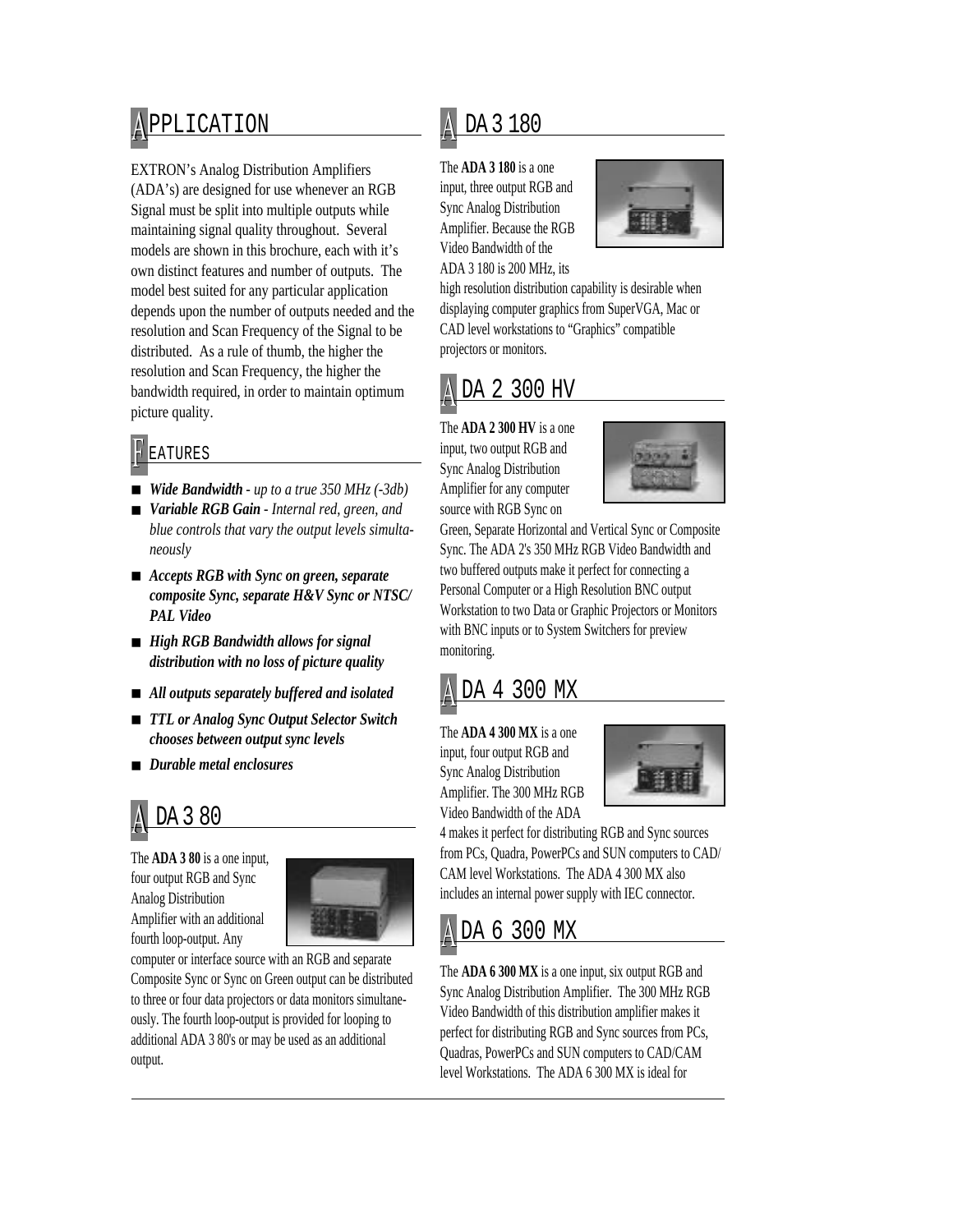A DA 6 300 MX (CONTINUED)

production "burn-in" applications where high resolution signal distribution is required without quality loss. Includes an internal power supply with IEC connector.



### DA 6 300 MX HV

The **ADA 6 300 MX HV** is a one input, six output RGB with **separate Horizontal and Vertical** Sync Analog Distribution Amplifier. The 300



MHz RGB Video Bandwidth of the distribution amplifier makes it perfect for distributing RGB and Sync sources from VGA PCs to CAD/CAM level workstations requiring separate Horizontal and Vertical Sync distribution. Includes internal power supply with IEC connector.

PTIONAL ACCESSORIES

■ **ADA 19" Rack Shelf** - Holds 2 ADA's (except ADA 2)



■ **ADA 19" Rack Front Panel** - Mounts 2 ADA's (except ADA 2)



■ **BNC 75 ohm Termination Plug** -For terminating unused video outputs on ADA 4-300 MX and ADA 6-300

MX series only.